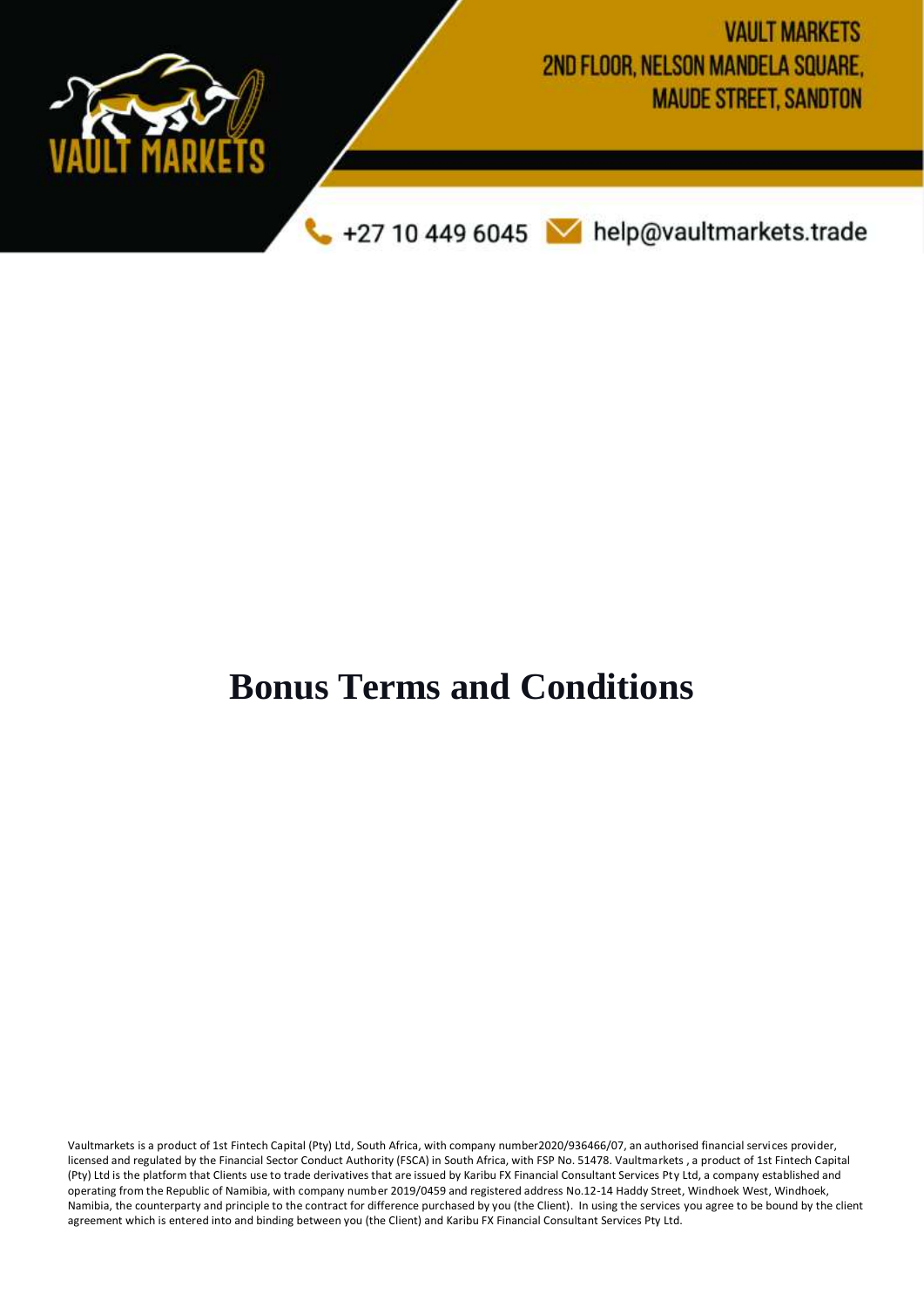

## **Deposit Bonus**

Any bonuses, promotions, and benefits that are provided or any trading account are held under the Company's terms and conditions and can be viewed here for more details. Should the company under any circumstance suspect any wrongdoing or deception, the company reserves the right to cancel bonuses, promotions, or benefits that have been provided or are supposed to be provided to the specified trading account The decision whether to offer a bonus to a prospective/potential client is clearly and indisputably at the company absolute and unreserved discretion. If the balance turns negative the balance is zeroed and the credit i.e., the bonus also zeros.

If the losses exceed the available balance (client's funds), the balance (client's funds) will reach zero and further losses will be deducted from the bonus amount. Then (if not reached the required bonus trading volume) the rest of the remaining bonus will be automatically removed from the equity of the account as soon as the position/s is closed (either by the client or automatically due to the fall of the margin level under 40%)

By registering, opening a live account, and or accepting the terms and conditions within the applicable landing pages and/or client member's area, the trader is acknowledging that they have read, understood, and agreed to be bound by the terms and conditions of this offer.

The company reserves the right to amend, alter or terminate the promotion at its sole discretion, and at any time without notice. We reserve the right to refuse to provide offers and/or promotions to individuals or organisations at our discretion without justification. If we suspect that a client has abused or attempted to abuse a promotion, or otherwise acted with a lack of good faith towards us, the company reserves the right, at its sole discretion, to deny, withhold or withdraw the credit bonus and if necessary, cancel any terms and conditions with respect to that client, either temporarily or permanently or terminate/block the clients access to their dashboard and/or trading accounts. Participation is not allowed for persons under the age of 18 or otherwise under the legal age in their county of residence.

This bonus is NOT intended as a trading credit and cannot be withdrawn. The bonus should not be used to keep any positions open, should your Profit/Loss (P/L) be less than your

balance the bonus will be cancelled/removed, potentially resulting in a stop out of any orders. Any loss of trading positions or internal transfer of funds from the trading account will align with our promotion to action a credit removal equal to the promotional percentage of your withdrawn amount. Should your Profit/Loss (P/L) be less than your available balance total,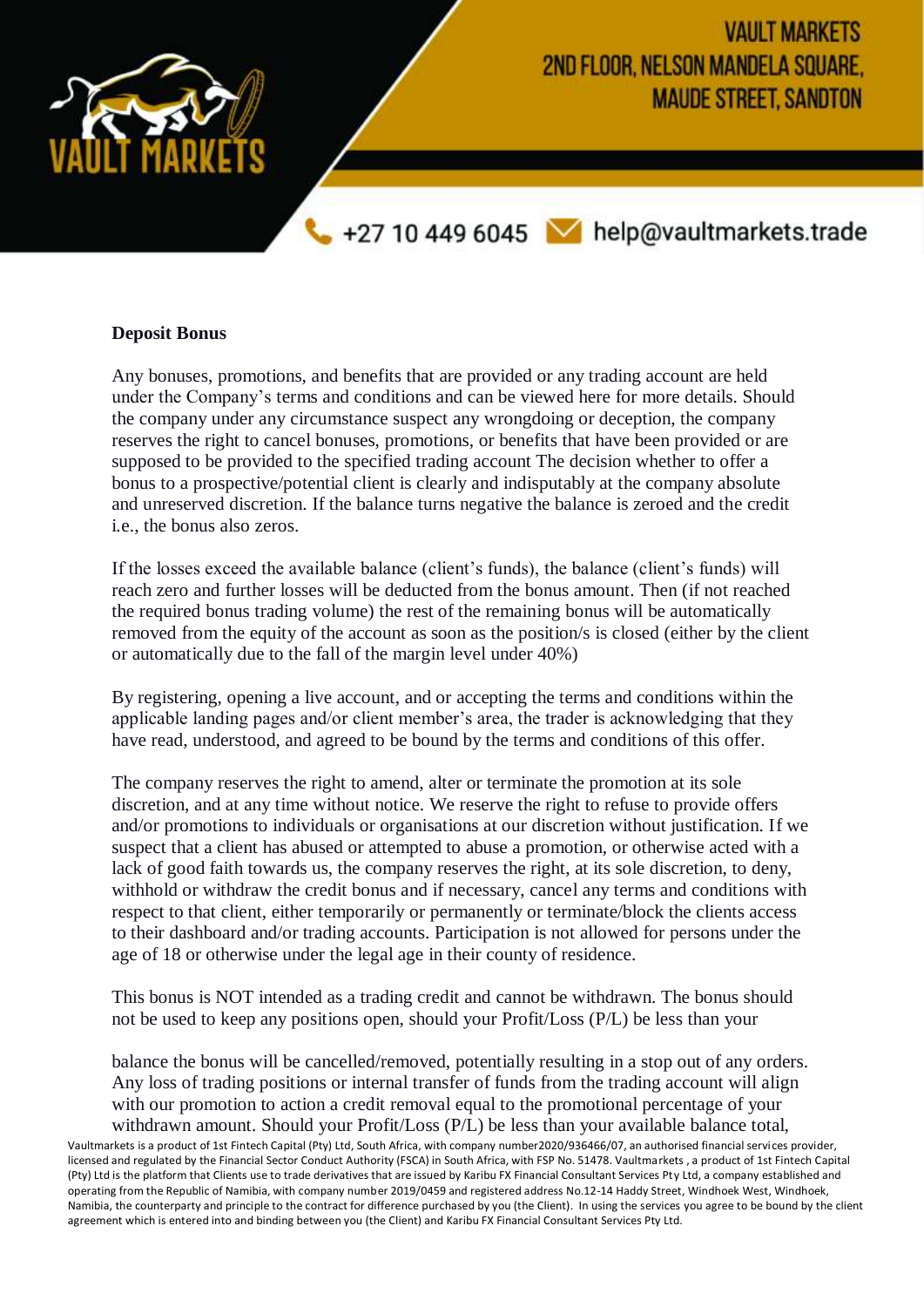

the bonus will be cancelled. In these circumstances the company shall not be liable for any consequences of the bonus removal or cancellation, including, but not limited to, order(s) closure by stop out.

Should your account be stopped out, the negative balance protection feature will be applied, and any remaining bonus will be removed, resulting in a system zero balance correction on your account. The company accepts no liability whatsoever for any loss resulting from the stop out of open positions where the company has removed the bonus scheme.

Please make careful note of any expiry dates and ensure you have sufficient equity to maintain any open positions should the bonus be withdrawn. The company reserves the right to reverse all profits and trades made as a result of trades being executed on a negative balance. Should a trade be placed using credit only and/or a negative balance, all profits will be removed accordingly. The credit may only be used as leverage and/or equity, should new positions be executed before the negative balance correction is updated, the company reserves the right to reverse trades and remove profits accordingly.

The maximum bonus allowed at any time is R 300 000 on Vault 200 and Vault 100 on Bonus or the equivalent currency per respective trading account. Should your bonus exceed these parameters a system correction is initialized by an automated credit correction service and could affect any open positions. In these circumstances the company shall not be liable for any consequences of the bonus removal, including, but not limited to, order(s) closure by stop out.

The bonus should NOT be included in a trader's margin requirement calculations as the trading account will reflect a margin percentage that is calculated on equity, not the balance. Traders acknowledge that the margin percentage of the trading account may not always accurately align with a trader's calculation as the P/L may never be less than the available trading balance amount. A Bonus trading account is optional, clients that prefer no bonus should opt for a No Bonus trading account available under the new account tab on your client dashboard/portal. The company reserves the right to suspend, close, or unwind any transaction or bonus (with immediate effect) which has resulted from any abuse of trading strategies, misuse of deposited and promotional/bonus funds, technical error, or if the Company suspects any fraud, manipulation, arbitrage, scalping or other forms of deceitful or fraudulent activity on a clients account or multiple accounts with the Company or otherwise related or connected to any and/or all transactions.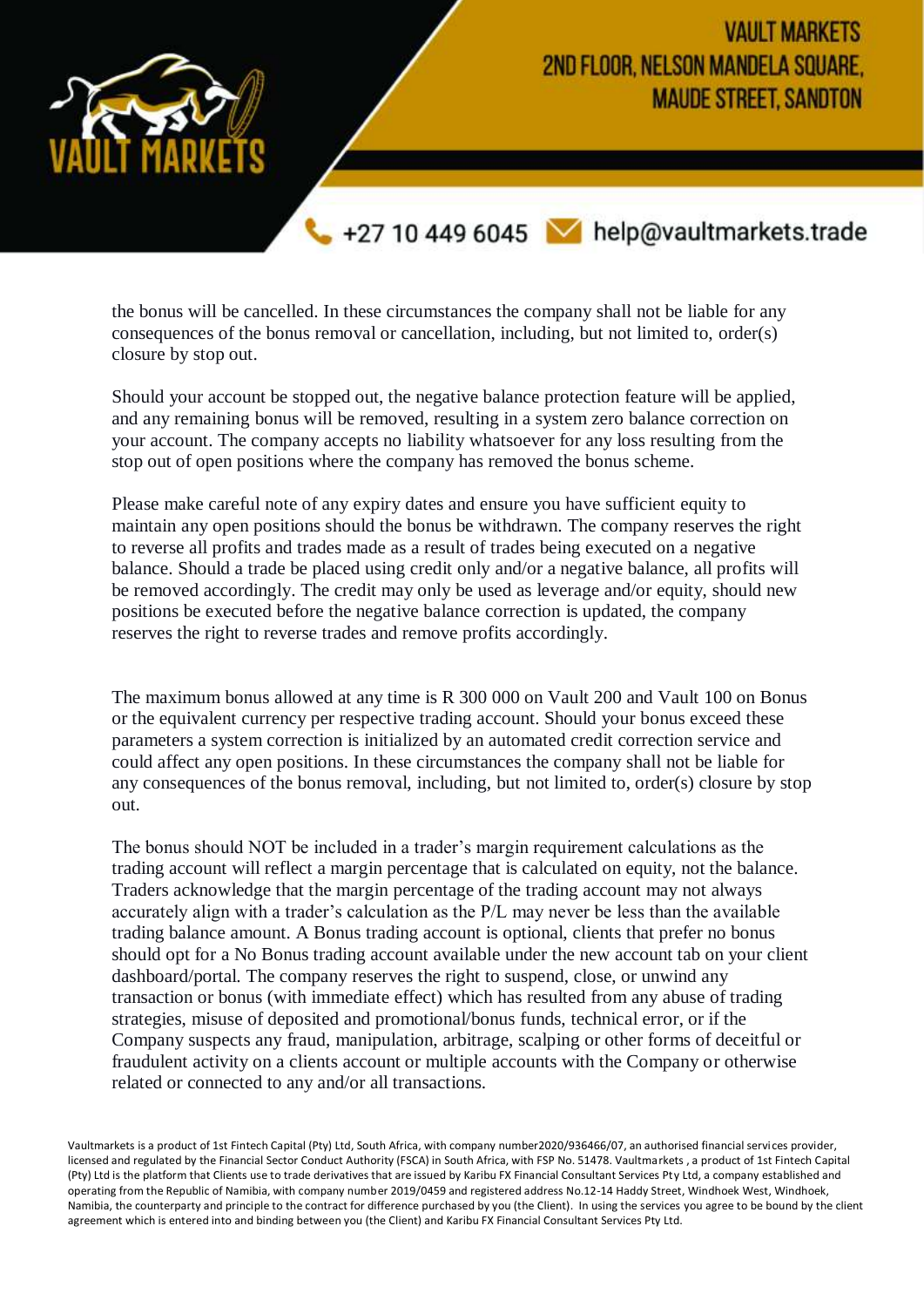**VAULT MARKETS** 2ND FLOOR, NELSON MANDELA SQUARE, **MAUDE STREET, SANDTON** +27 10 449 6045 M help@vaultmarkets.trade

The following are strictly prohibited trading strategies, which include but are not limited to the following:

- 1. Scalping
- 2. Use of Expert Advisors or "robots"
- 3. High-Speed Trading

"Scalping" is a form of trading strategy through which the Client performs and/or tries to perform numerous transactions on small price changes (5 pips average or less within 24 hours trading period of time) or in very short timeframes (closing a trading position within 10 - 15 minutes of opening). Also includes holding opposite "hedged" positions for an indefinite amount of time and then closing, or partially closing the positions within a short period of time from each other.

If the Company notices any Scalping activity or other high-speed trading activity, the trading account of the Client shall be disabled without prior notice. Moreover, the Company reserves the right to cancel and delete any transaction/pending order executed with the scalping account.

Expert Advisors are automated trading software that executes trading without manual trading.

Under such circumstances, the Company shall be entitled to review the client's account without notice at any time and withdraw any profits and charge any costs which it deems, in its sole discretion, to have been inappropriately gained and shall not be liable for the cancellation of any transaction or profits or in the event of any damages or losses which may result from the suspension, closure or unwinding. The acceptance of the reception of the bonus and its insertion into your account binds the client to the bonus's terms and conditions above and hereinafter. After the bonus is injected into the client's account, it cannot be retracted and/or removed under any circumstances. the Client accepts that prior to dispatch, the Company may have acted upon it to make use of the information on which it is based.

The Company does not make representations as to the time of receipt by the Client and cannot guarantee that he will receive such information at the same time as other clients. if the document contains a restriction on the person or category of persons for whom that document is intended or to whom it is distributed, the Client agrees that he will not pass it on to any such person or category of persons; this information is provided solely to enable the Client to